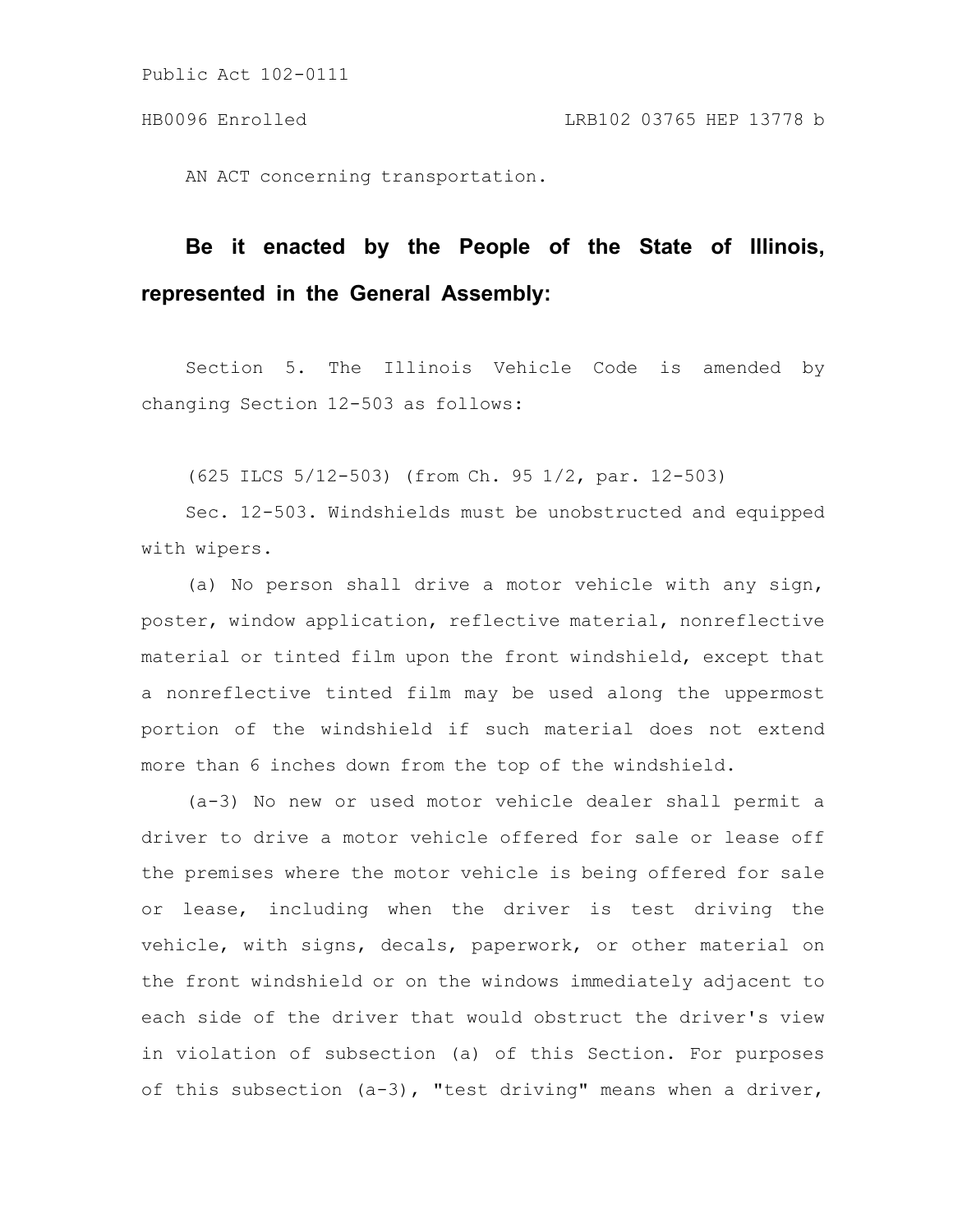with permission of the new or used vehicle dealer or employee of the new or used vehicle dealer, drives a vehicle owned and held for sale or lease by a new or used vehicle dealer that the driver is considering to purchase or lease.

(a-5) No window treatment or tinting shall be applied to the windows immediately adjacent to each side of the driver, except:

(1) On vehicles where none of the windows to the rear of the driver's seat are treated in a manner that allows less than 30% light transmittance, a nonreflective tinted film that allows at least 50% light transmittance, with a 5% variance observed by any law enforcement official metering the light transmittance, may be used on the vehicle windows immediately adjacent to each side of the driver.

(2) On vehicles where none of the windows to the rear of the driver's seat are treated in a manner that allows less than 35% light transmittance, a nonreflective tinted film that allows at least 35% light transmittance, with a 5% variance observed by any law enforcement official metering the light transmittance, may be used on the vehicle windows immediately adjacent to each side of the driver.

(3) (Blank).

(4) On vehicles where a nonreflective smoked or tinted glass that was originally installed by the manufacturer on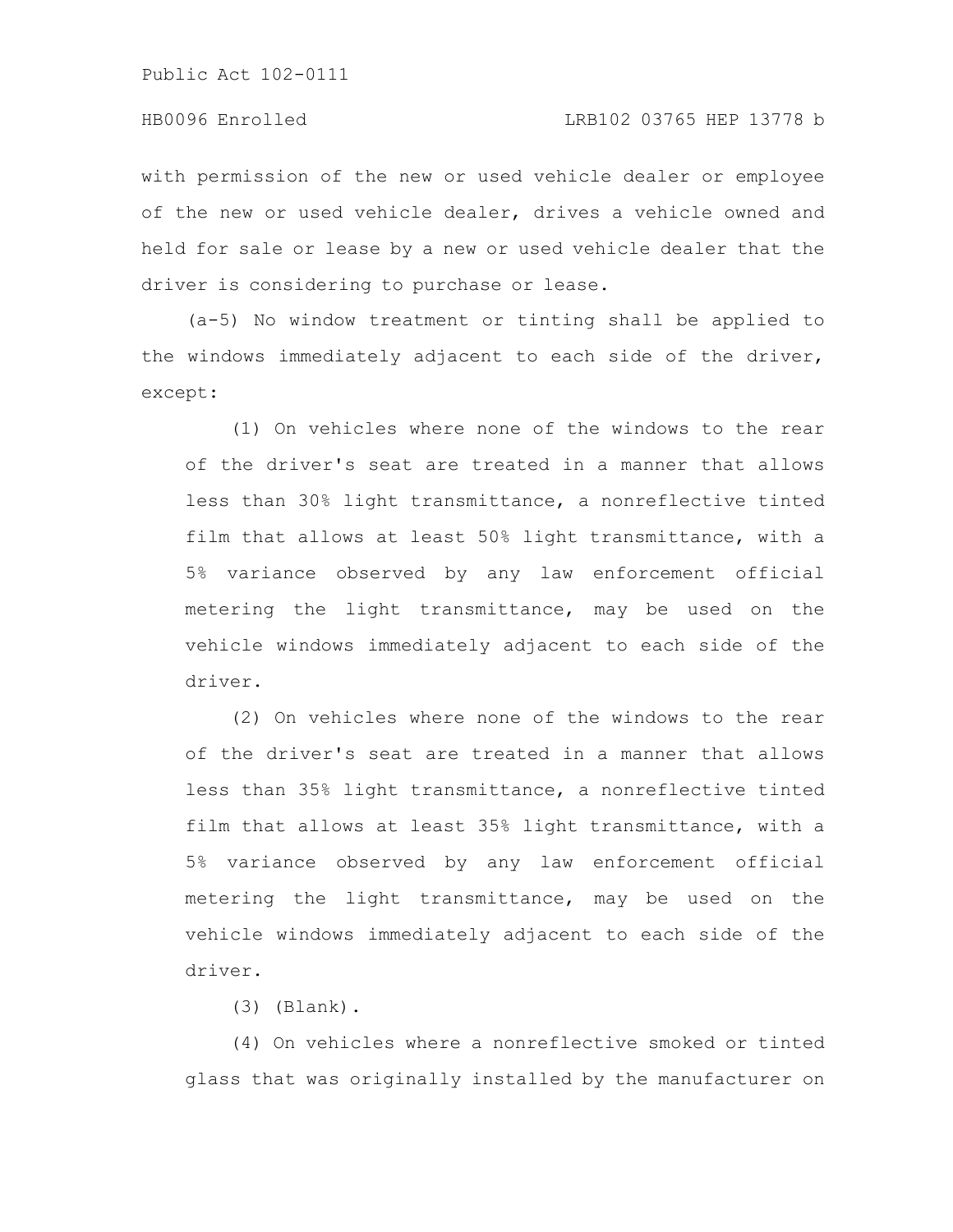# HB0096 Enrolled LRB102 03765 HEP 13778 b

the windows to the rear of the driver's seat, a nonreflective tint that allows at least 50% light transmittance, with a 5% variance observed by a law enforcement official metering the light transmittance, may be used on the vehicle windows immediately adjacent to each side of the driver.

(a-10) No person shall install or repair any material prohibited by subsection (a) of this Section.

(1) Nothing in this subsection shall prohibit a person from removing or altering any material prohibited by subsection (a) to make a motor vehicle comply with the requirements of this Section.

(2) Nothing in this subsection shall prohibit a person from installing window treatment for a person with a medical condition described in subsection (g) of this Section. An installer who installs window treatment for a person with a medical condition described in subsection (g) must obtain a copy of the certified statement or letter written by a physician described in subsection (g) from the person with the medical condition prior to installing the window treatment. The copy of the certified statement or letter must be kept in the installer's permanent records.

(b) On motor vehicles where window treatment has not been applied to the windows immediately adjacent to each side of the driver, the use of a perforated window screen or other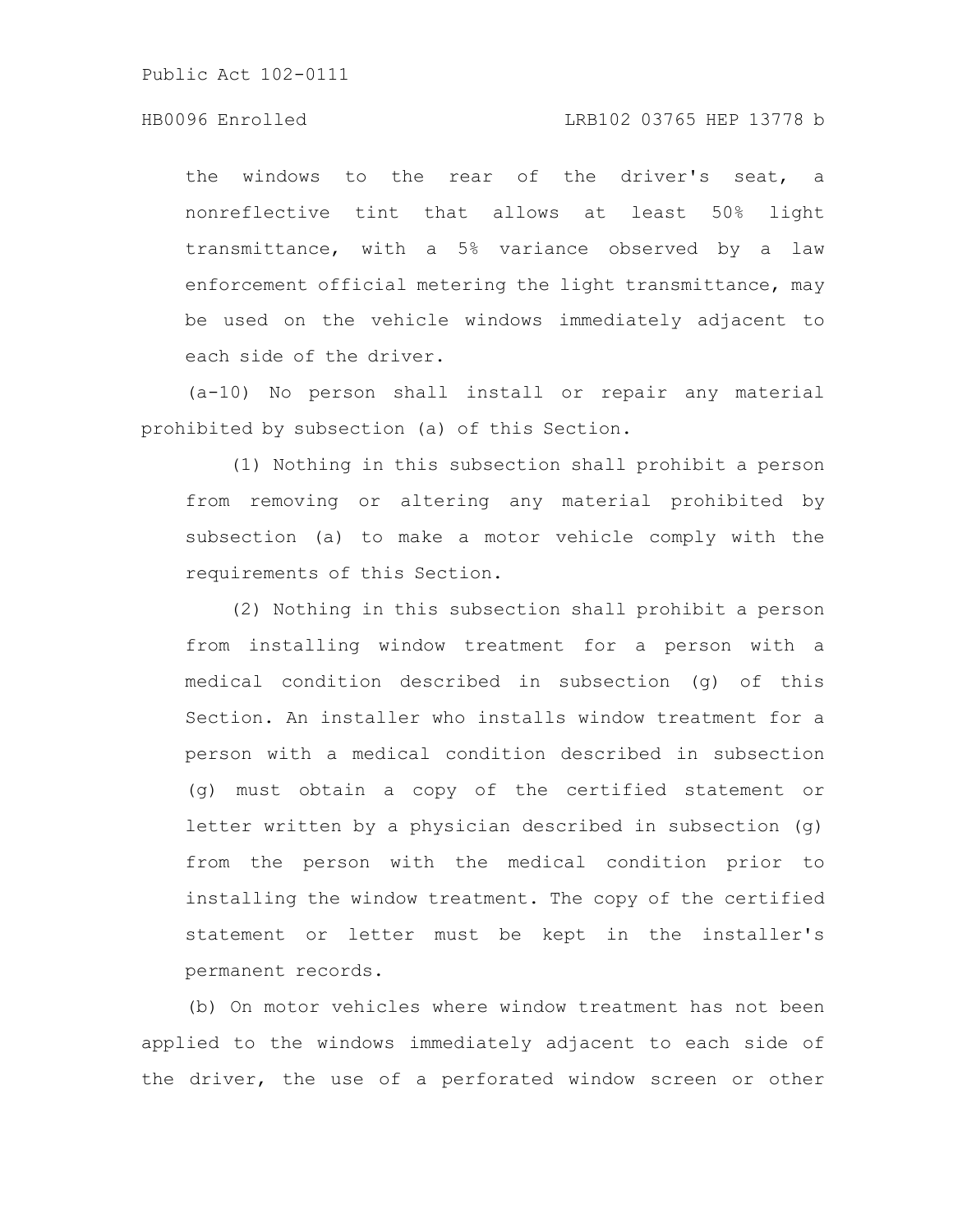# HB0096 Enrolled LRB102 03765 HEP 13778 b

decorative window application on windows to the rear of the driver's seat shall be allowed.

(b-5) Any motor vehicle with a window to the rear of the driver's seat treated in this manner shall be equipped with a side mirror on each side of the motor vehicle which are in conformance with Section 12-502.

(c) No person shall drive a motor vehicle with any objects placed or suspended between the driver and the front windshield, rear window, side wings or side windows immediately adjacent to each side of the driver which materially obstructs the driver's view.

(d) Every motor vehicle, except motorcycles, shall be equipped with a device, controlled by the driver, for cleaning rain, snow, moisture or other obstructions from the windshield; and no person shall drive a motor vehicle with snow, ice, moisture or other material on any of the windows or mirrors, which materially obstructs the driver's clear view of the highway.

(e) No person shall drive a motor vehicle when the windshield, side or rear windows are in such defective condition or repair as to materially impair the driver's view to the front, side or rear. A vehicle equipped with a side mirror on each side of the vehicle which are in conformance with Section 12-502 will be deemed to be in compliance in the event the rear window of the vehicle is materially obscured.

(f) Subsections (a),  $(a-5)$ , (b), and  $(b-5)$  of this Section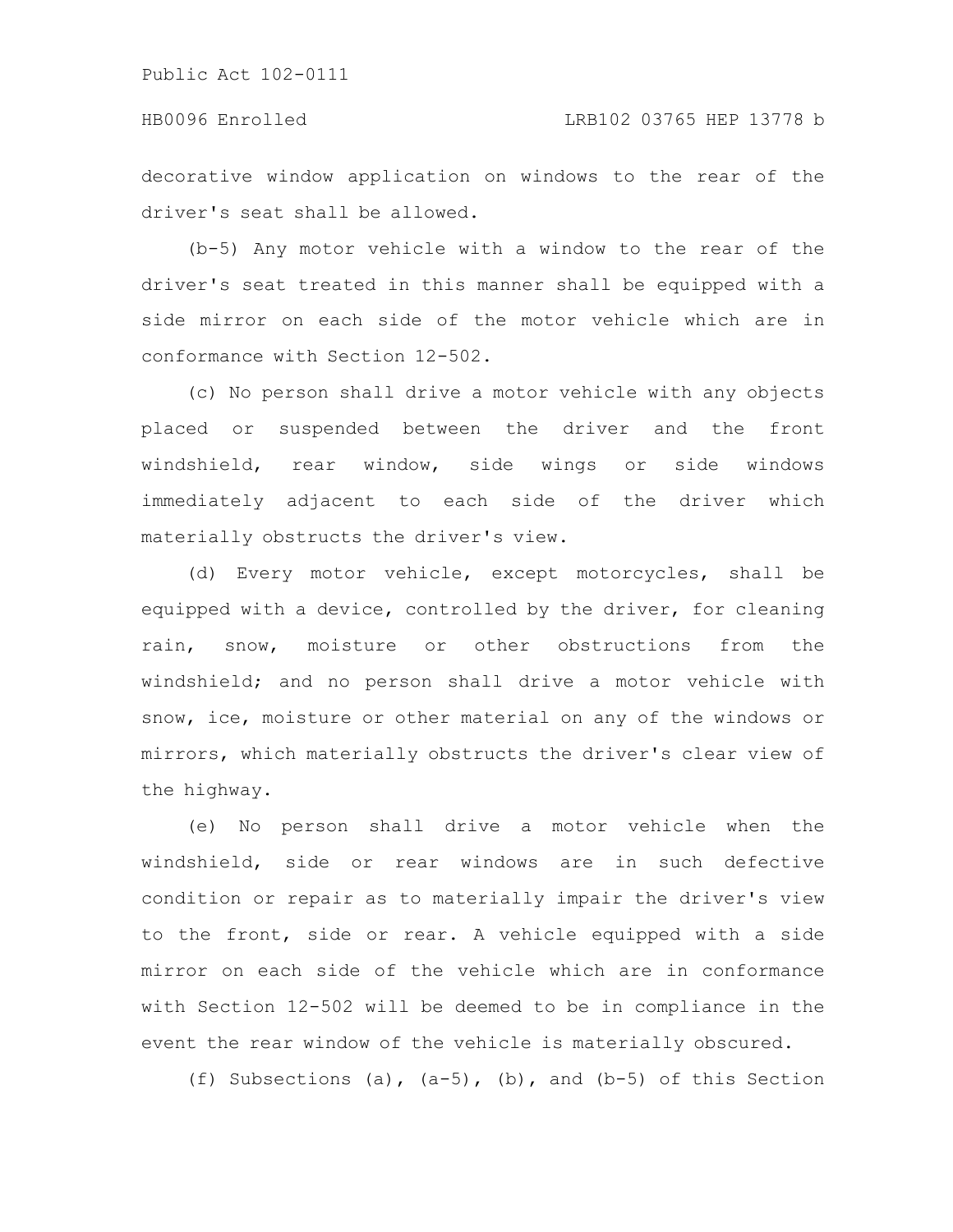### HB0096 Enrolled LRB102 03765 HEP 13778 b

shall not apply to:

(1) (Blank).

(2) those motor vehicles properly registered in another jurisdiction.

(g) Subsections (a) and (a-5) of this Section shall not apply to window treatment, including, but not limited to, a window application, nonreflective material, or tinted film, applied or affixed to a motor vehicle for which distinctive license plates or license plate stickers have been issued pursuant to subsection (k) of Section 3-412 of this Code, and which:

(1) is owned and operated by a person afflicted with or suffering from a medical disease, including, but not limited to, systemic or discoid lupus erythematosus, disseminated superficial actinic porokeratosis, light sensitivity as a result of a traumatic brain injury, or albinism, which would require that person to be shielded from the direct rays of the sun; or

(2) is used in transporting a person when the person resides at the same address as the registered owner of the vehicle and the person is afflicted with or suffering from a medical disease which would require the person to be shielded from the direct rays of the sun, including, but not limited to, systemic or discoid lupus erythematosus, disseminated superficial actinic porokeratosis, light sensitivity as a result of a traumatic brain injury, or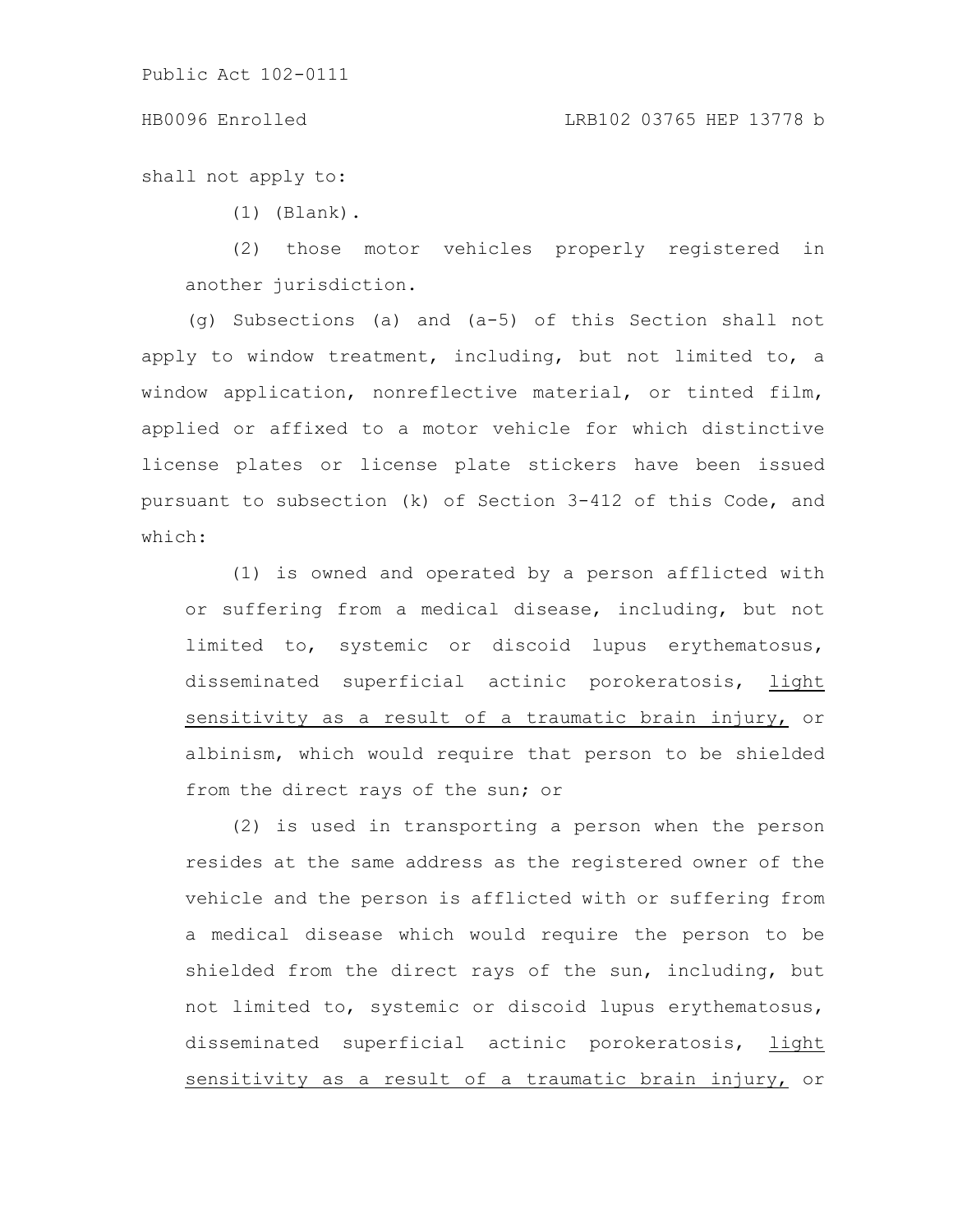### HB0096 Enrolled LRB102 03765 HEP 13778 b

albinism.

The owner must obtain a certified statement or letter written by a physician licensed to practice medicine in Illinois that such person owning and operating or being transported in a motor vehicle is afflicted with or suffers from such disease, including, but not limited to, systemic or discoid lupus erythematosus, disseminated superficial actinic porokeratosis, light sensitivity as a result of a traumatic brain injury, or albinism. However, no exemption from the requirements of subsection (a-5) shall be granted for any condition $\tau$  such as light sensitivity, for which protection from the direct rays of the sun can be adequately obtained by the use of sunglasses or other eye protective devices.

Such certification must be carried in the motor vehicle at all times. The certification shall be legible and shall contain the date of issuance, the name, address and signature of the attending physician, and the name, address, and medical condition of the person requiring exemption. The information on the certificate for a window treatment must remain current and shall be renewed every 4 years by the attending physician. The owner shall also submit a copy of the certification to the Secretary of State. The Secretary of State may forward notice of certification to law enforcement agencies.

 $(q-5)$  (Blank).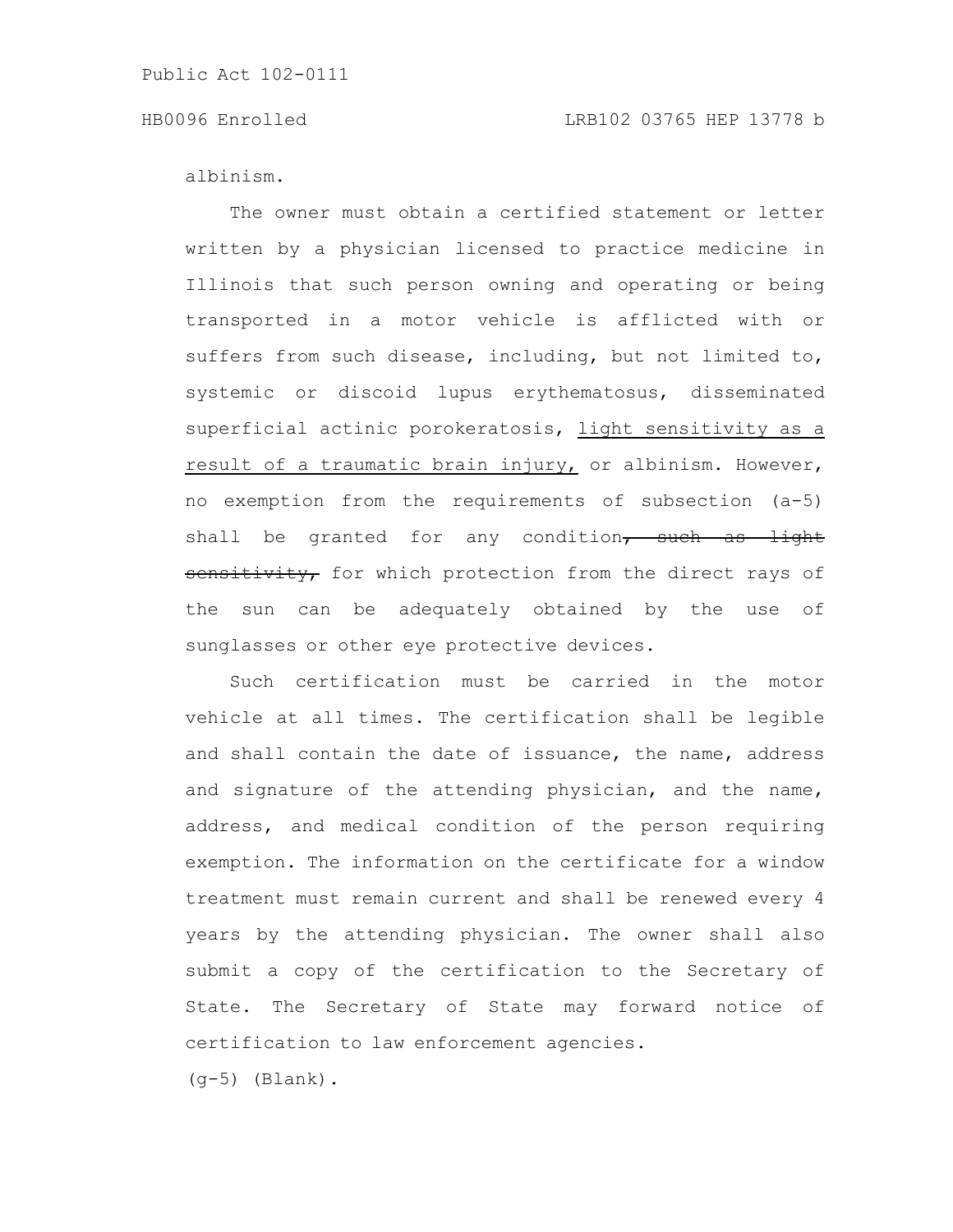# HB0096 Enrolled LRB102 03765 HEP 13778 b

(g-7) Installers shall only install window treatment authorized by subsection (g) on motor vehicles for which distinctive plates or license plate stickers have been issued pursuant to subsection (k) of Section 3-412 of this Code. The distinctive license plates or plate sticker must be on the motor vehicle at the time of window treatment installation.

(h) Subsection (a) of this Section shall not apply to motor vehicle stickers or other certificates issued by State or local authorities which are required to be displayed upon motor vehicle windows to evidence compliance with requirements concerning motor vehicles.

(i) (Blank).

(j) A person found guilty of violating subsection (a),  $(a-3)$ ,  $(a-5)$ ,  $(a-10)$ ,  $(b)$ ,  $(b-5)$ , or  $(q-7)$  of this Section shall be guilty of a petty offense and fined no less than \$50 nor more than \$500. A second or subsequent violation of subsection (a),  $(a-3)$ ,  $(a-5)$ ,  $(a-10)$ ,  $(b)$ ,  $(b-5)$ , or  $(q-7)$  of this Section shall be treated as a Class C misdemeanor and the violator fined no less than \$100 nor more than \$500. Any person convicted under subsection (a),  $(a-5)$ , (b), or  $(b-5)$  of this Section shall be ordered to alter any nonconforming windows into compliance with this Section.

(k) Except as provided in subsection (a-3) of this Section, nothing in this Section shall create a cause of action on behalf of a buyer against a vehicle dealer or manufacturer who sells a motor vehicle with a window which is